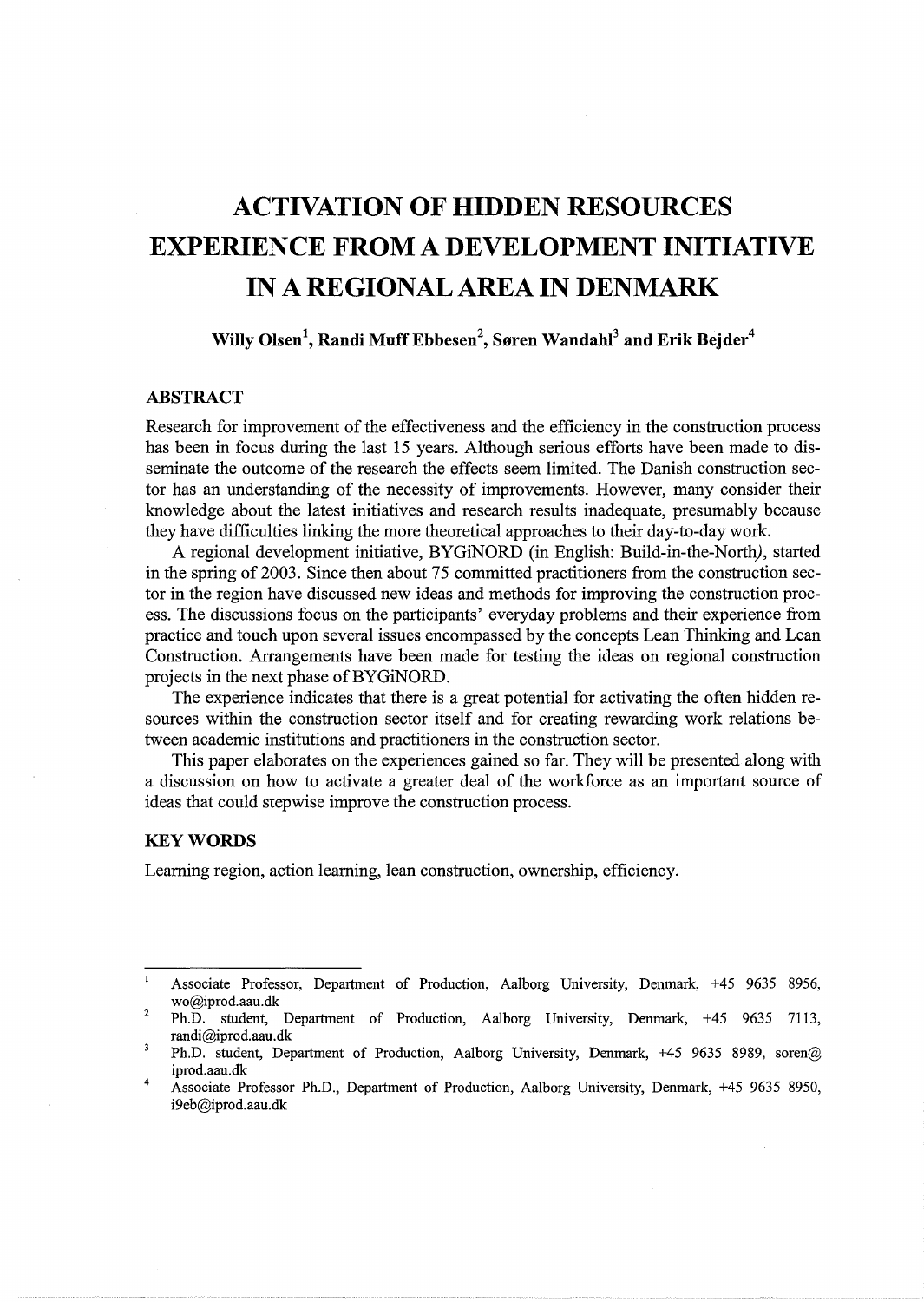#### **INTRODUCTION**

The lack of improvement of the efficiency in the Danish construction sector has for decades been discussed and many initiatives have been taken in order to improve the situation. Figure 1 illustrates the labour productivity as an indicator to this problem. Although thorough evaluations of the impact of the initiatives have been scarce several studies point into one direction: The impact has been limited.





Recent initiatives have adjusted their focus from product over process orientation towards modes of co-operation within the construction project and of making the client more professional. Several of the larger Danish contractors have adopted 'partnering', a mode of cooperation between two or more parties involved in a construction project based on dialogue and trust instead of adversity and distrust. In addition, several projects have been formulated as research projects and preliminary results seem promising. Partnering has now become one of the four focal areas for the state government efforts to increase the efficiency of the sector (DK 2003): New modes of invitation to submit tenders and co-operation (partnering is mentioned explicitly), architecture and aesthetics, key figures and benchmarking, and application of IT.

In order to improve the level of professionalism of clients in publicly subsidized housing projects the Danish Parliament passed an act in August 2002 followed by a ministerial decree in March 2003 which demands that the client be found through a competition in order to select the most appropriate client for the purpose of managing the construction process.

#### THE BYGINORD INITIATIVE

Inspired by the partnering discussions the largest Danish association for publicly subsidized housing, *Lejerbo,* began efforts to arrange a conference on partnering in Aalborg in Northern Jutland (NJ). During the preparations the Act mentioned above was passed and it was decided to widen the scope of the conference as the Act will lead to changes in the mode of cooperation between the local government, the client, and associations like Lejerbo who had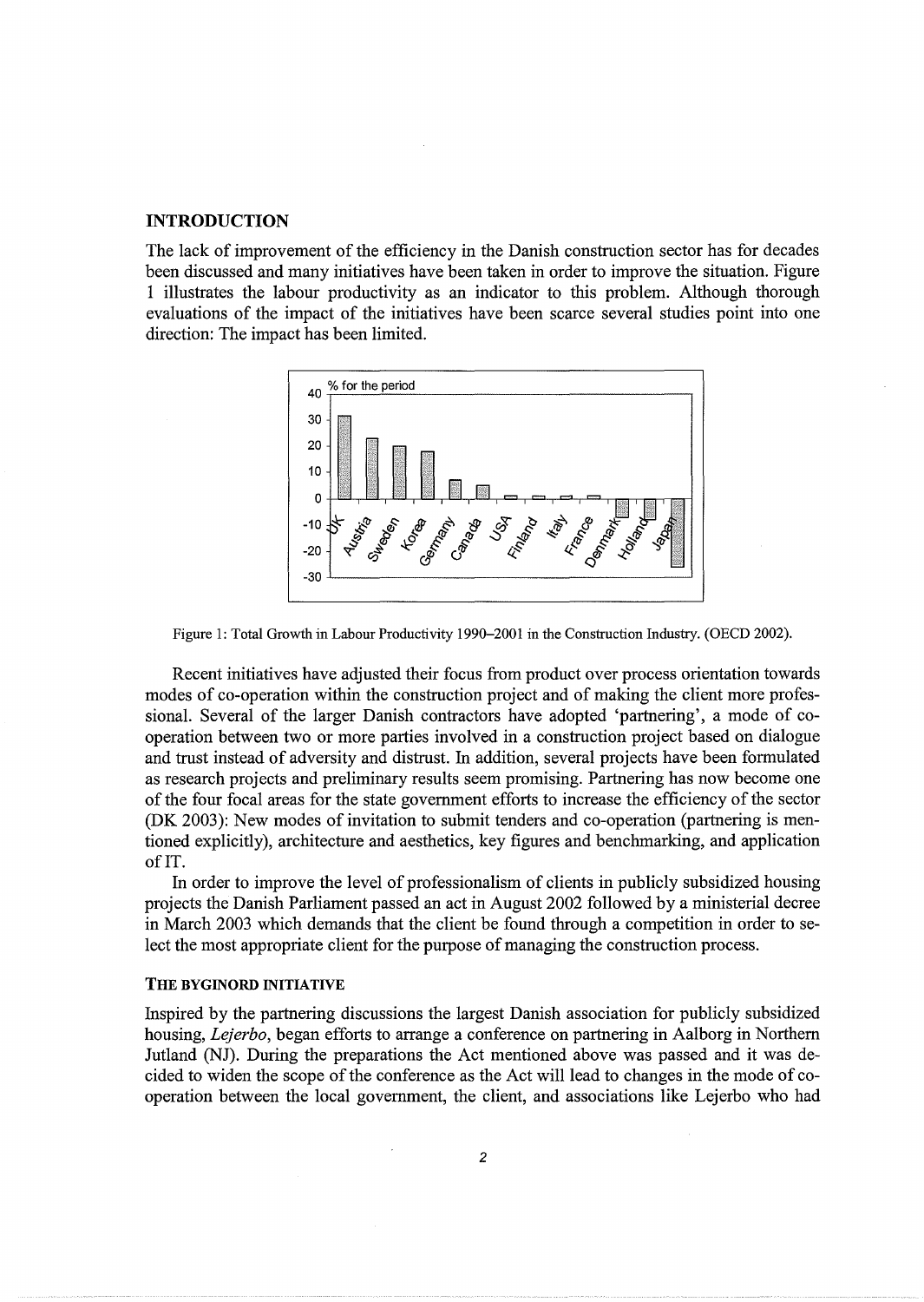until the Act came into effect been appointed by the local government as client during the construction period as well as manager in the phase of use.

In addition to *Lejerbo* a mortgage credit institution, *Realkredit Danmark,* and *Aalborg University (AA U), Department of Production* were the founders of the initiative and a steering committee was formed. The committee named the initiative BYGiNORD (In English: Build-in-the-North) and acted as the organizing committee of the conference. Based upon the intention to make the involved parties achieve a more holistic view of the construction process the committee formulated three themes each with a set of Terms of Reference (TOR) and a theme-chairman to be the pillars of the conference. The themes were:

Theme l.The user, the professional client and the local government's invitation for tender on the role of the client,

Theme 2.Future modes of co-operation in the construction sector,

Theme 3.Co-operating supply teams and the future production at the building site.

The conference was regarded an initiator for future development activities in the region of NJ and it was anticipated that some of the ideas generated at the conference would be further elaborated in thematic work group activities and later on tested on actual construction projects in the region. Figure 2 illustrates the envisaged flow of the initiative.



Figure 2: Flow of the Initiative as Envisaged by the Organizing Committee. Dates of conferences have been added later (Figure 1.2 in BYGiNORD 2003).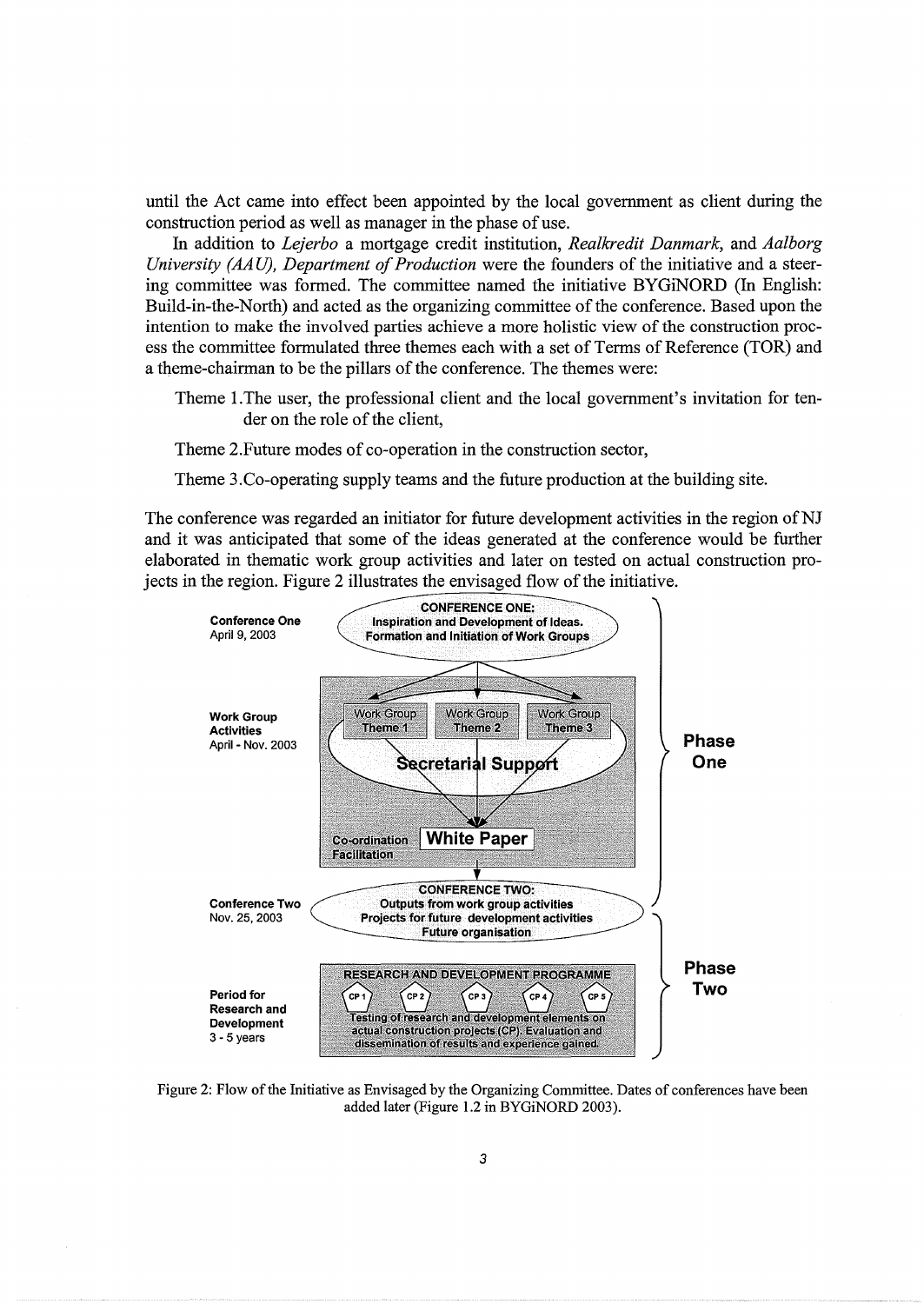The purpose of this paper is to describe the course of Phase One of the initiative and to evaluate whether the approach applied was appropriate and furthering for Phase Two.

#### PHASE ONE

Phase One was planned to take its point of departure in Conference One and then, through group work activities for half a year to end with a second conference which should sum up the results gained and stipulate guidelines for the further work in Phase Two.

#### CONFERENCE ONE

Invitations for Conference One were sent out to a wide scope of persons with a professional interest in the construction industry in NJ and more than 200 from the state government, local governments, the association of clients, associations for publicly subsidized housing, mortgage credit institutions, architects, management consultants, consultant engineers, contractors, suppliers, and research and training institutions attended. The conference venue was a conference hall at the soccer stadium in Aalborg.

The speakers at the one-day conference were local politicians, local authority employees, consultants presenting among other topics the basic elements of Lean Construction, and members of the steering committee. Afterwards several workshops were organized and discussions took place based on the contributions of the speakers and the experience of the participants. At the end about 75 persons committed themselves to continue the discussions in work groups within the three themes previously stipulated.

#### PREPARATIONS FOR WORK GROUP ACTIVITIES AND STUDIES

The steering committee was contented with the course of the conference and it was decided that the product of Phase One should be a 'white paper' which should include a 'Scouts Manual' (in Danish: grønspættebog) with brief descriptions of solutions to problems identified and discussed by the work groups. It was underlined that the manual and the white paper must be short documents as the target group comprises extremely busy persons.

It was envisaged that also the members of the work groups would be very busy with their day-to-day work. Therefore, it was decided to have support from a small 'secretariat' to be placed at Aalborg University, Dept. of Production. In addition, each of the three work groups had an academic member from the Department. It was also decided to have a website, www.byginord.dk, for the initiative, open to the public. A PhD-student at the Department was appointed webmaster of the site. Thus, firm links to the Department were established early in the process.

At the same time it was suggested that NJ as a region had special qualifications regarding attitudes towards co-operation, values and other 'soft' aspects; aspects which would facilitate the process in the work groups and the foreseen learning. In order to verify that NJ had such qualifications compared to the rest of the country the Department of Business Studies, Aalborg University was contracted to carry out a comparative study.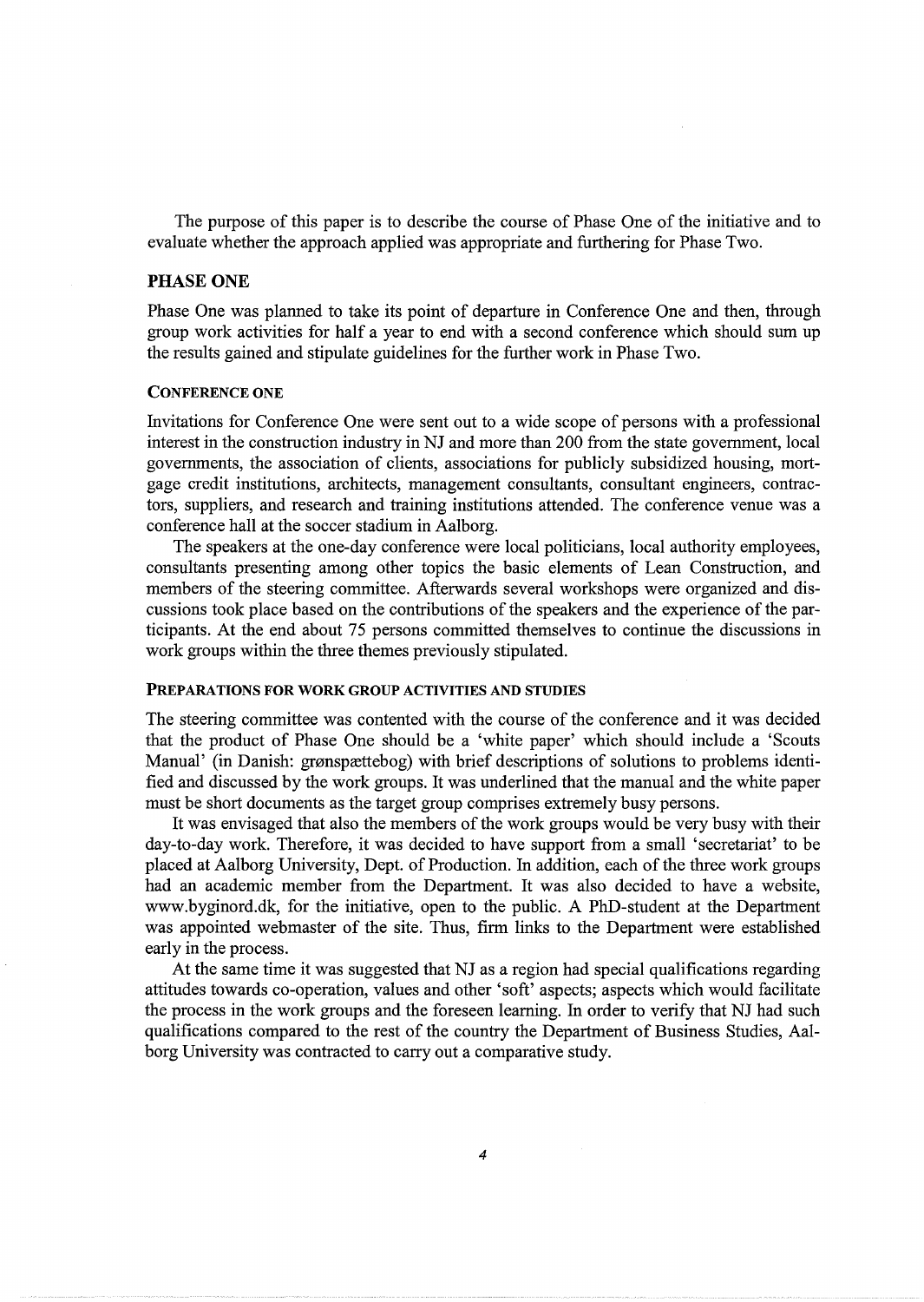Funding for the activities was provided by the actors themselves regarding spent time and transportation. Other costs were covered by *F onden Rea/dania,* a Danish fund which supports activities of public interest within the built environment in Denmark.

## **THE WORK GROUP** ACTIVITIES

The work groups were finally organized in accordance with the wishes of each individual. Two groups were rather small (Theme 1 and 3) while the Theme 2 work group was so large that the members found it necessary to split into several sub-groups with each their subtheme. For some time the Theme 1 work group found it suitable to split geographically into three groups. The work groups commenced work by discussing the TOR which were paraphrased in order to make them operational guidelines for the work. No alteration of the content as such took place. During the period of half a year the work groups and the sub-groups had several meetings. All groups had thorough discussions about the construction process almost all meetings had a 'warming up' phase with short discussions about the every day problems faced by the participants at their jobs, problems which were instinctively linked to the construction process and partly inspired by Lean Thinking. Several of the groups finally defined what they considered the ultimate construction process. This formed a basis for the generation of ideas in the groups. Some groups had focus on meeting the clients' needs; other groups on cooperation between the different trades; yet other groups on strategic relationships; etc. Every group had its own focus depending of the interest of the participants in the group and with at least some loyalty to the TOR.

After *4Yz* months an internal seminar was held where all three work groups presented their work for discussion. This gave material for further activities in the work groups and after 1<sup>1</sup>/<sub>2</sub> months the groups had to realize that Phase One was coming to an end and that their work had to be finally documented in working papers. Table 1 gives two examples of issues discussed and documented in the working papers.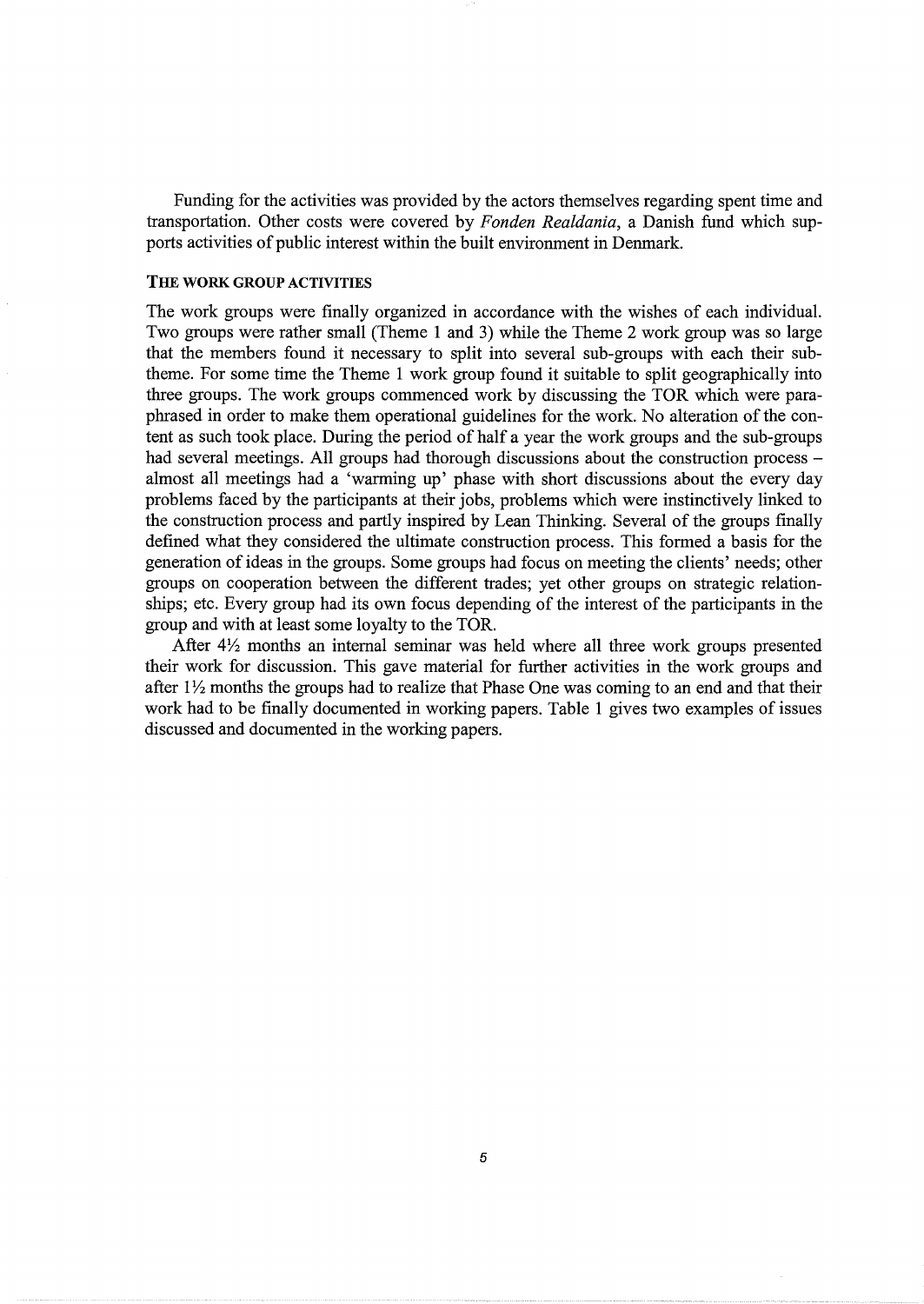Table 1: Issues Discussed and Documented in Working Papers - two examples.

# Visual Value Clarification

It is often difficult for an inexperienced client to communicate her/his values to the architects and consultant engineers. Instead of discussing the client's values in words it was suggested to take pictures of values. The pictures could be taken as part of an excursion where the client, the users, the architects, the consultant engineer, and the contractors took pictures of good and bad values of a reference building. These pictures could afterwards be applied as a reference to the design of the building. Wandahl (2004) gives more details about this visual value clarification.

The work group visited a completed building and took pictures. At a later workshop each party presented their values with a short description of whether and why the pictures presented a good or a bad value.

#### Creation of a Basis for Selection of the most Appropriate Client.

The Act and the ministerial decree state that the bidders must submit as part of the bid a proposal for a 'model for co-operation' to be applied during the construction process. As it can be anticipated that inviting for tender on the role of the client will often be a one-by-one matter for the local governments it would be unfortunate if the local governments in their selection process should start from scratch every time. It would, therefore, be a great advantage if the contents of the material submitted by the bidders have a uniform structure. This would also be an advantage for the bidders who would know more precisely what the local governments are asking for.

As an alternative to simply asking the bidders to provide a description of a model for co-operation the work group has developed a record of 12 issues to be elaborated by the bidders and submitted to the local government as part of the bid. The basis for the record is the requirements of the Act combined with the experience/opinion of the group members being local government politicians and local authority employees, client advisors, architects, consultant engineers, and officials from associations for publicly subsidized housing projects.

#### THE STUDY OF THE CONSTRUCTION SECTOR IN NORTH JUTLAND

Department of Business Studies carried out the comparative study in November 2003. Contact was made to 634 companies within the construction industry. 441 (70 %) accepted to participate and were all interviewed by telephone based on a questionnaire. Table 2 gives the composition of the companies who participated.

| Type of company     | <b>No. (NJ)</b> | $No.$ (DK) | <b>Total</b> |
|---------------------|-----------------|------------|--------------|
| Client organization | 25              |            | 56           |
| Contractor          | 88              | 86         |              |
| Consultants         | 40              | 48         | 88           |
| Suppliers           | 59              | 64         | 123          |
| Total               |                 | 229        |              |

Table 2: Number of Companies Included in the Study.

Most questions were of the nature that gives the respondent the possibility to express her/his level of agreement to a statement. The results of the interviews were compiled in a report (Jysk Analyseinstitut A/S 2003) and a summary of the preliminary analysis was presented at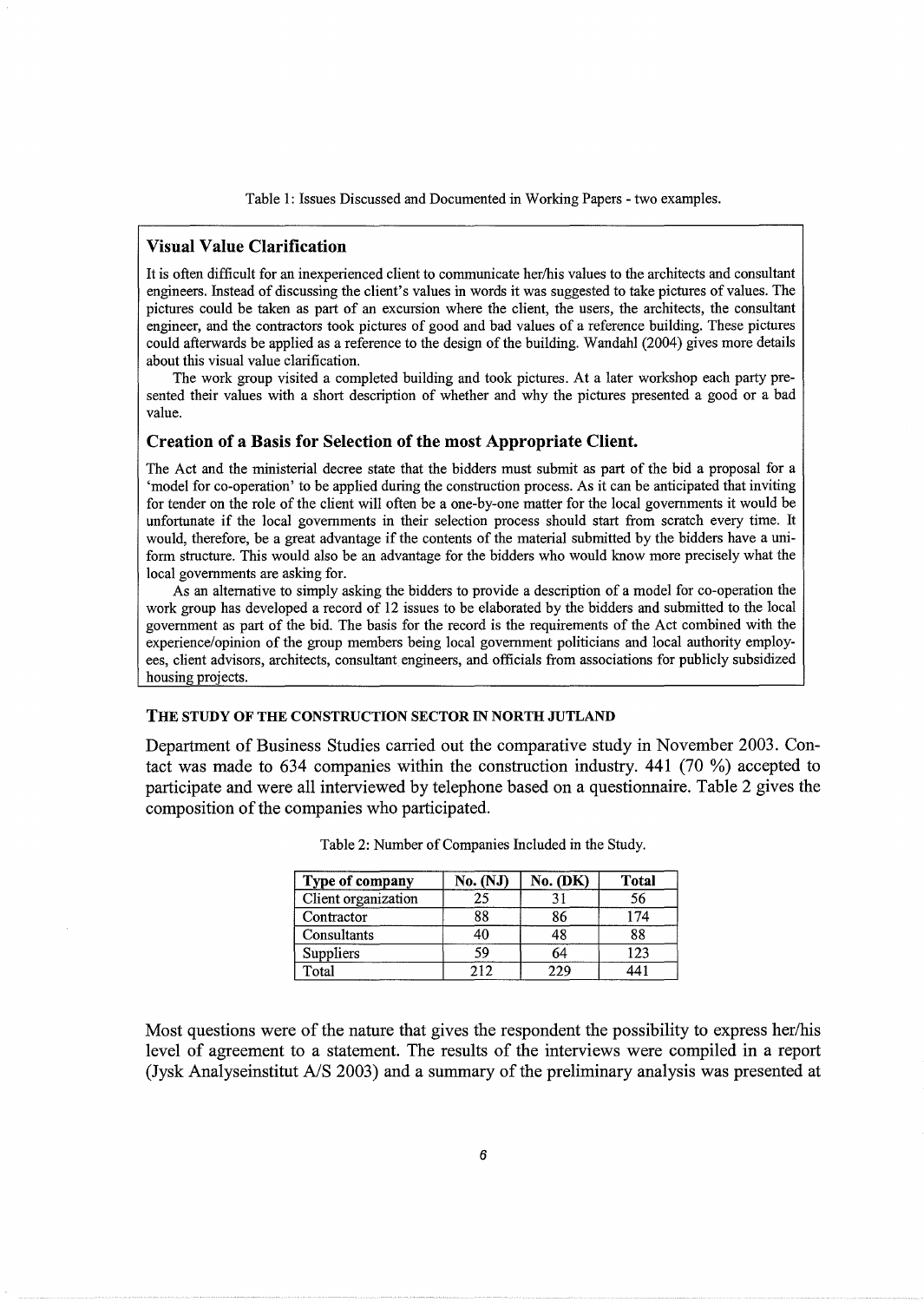Conference Two (Vinding, 2003). It is the plan to further work on the results to prepare a more comprehensive report.

The overall conclusion regarding patterns and modes of co-operation is that there are no major deviations between NJ and the rest of Denmark. However,

- The co-operation climate in NJ is to a lesser extent dominated by a culture of conflicts, especially for consultants and suppliers.
- The amount of innovation is less, mainly because of lack of capital, and innovation is far less based on research and development in NJ. In addition, knowledge in general from research institutions, sector associations etc. is less utilised in NJ.

A few questions were posed with a possibility for 'open answers'. Although there are some focus areas in the answers they are widespread and unfortunately very brief. This leaves the analyst with an uncertainty in the interpretation of the answers. However, some of the answers will be referred to in the section 'The Approach Applied- Pros and Cons' later in this paper.

#### CONFERENCE **TWO**

The objective of Conference Two was threefold: To present and discuss the results of the three work groups and the study of the construction sector in NJ; to look ahead towards Phase Two; and to maintain the interest to participate in the future work. Invitations were sent out to a narrower cohort of stakeholders this time and slightly more than 130 persons participated in the one-day conference which was held at Aalborg University. The presentations of the results of the work groups and the study were well received and caused some discussion.

In addition to the presentations speeches were given by representatives from Ministry of Economic and Business Affairs, The Benchmark Centre for the Danish Construction Sector, and the Danish Construction Association, commenting on the BYGiNORD activities seen in light of the present situation and the expected future development within the sector.

At the conference the general attitude towards BYGiNORD was very positive. However, scepticism was aired regarding the implementation of ideas generated in the work groups. Several participants hinted at the fact that the results of many previous initiatives, including establishment of networks, had never been implemented or they had not been properly rooted in the sector. A strong co-operation between the sector and research and training institutions was emphasized as a prerequisite for major changes in attitudes among the actors in the sector.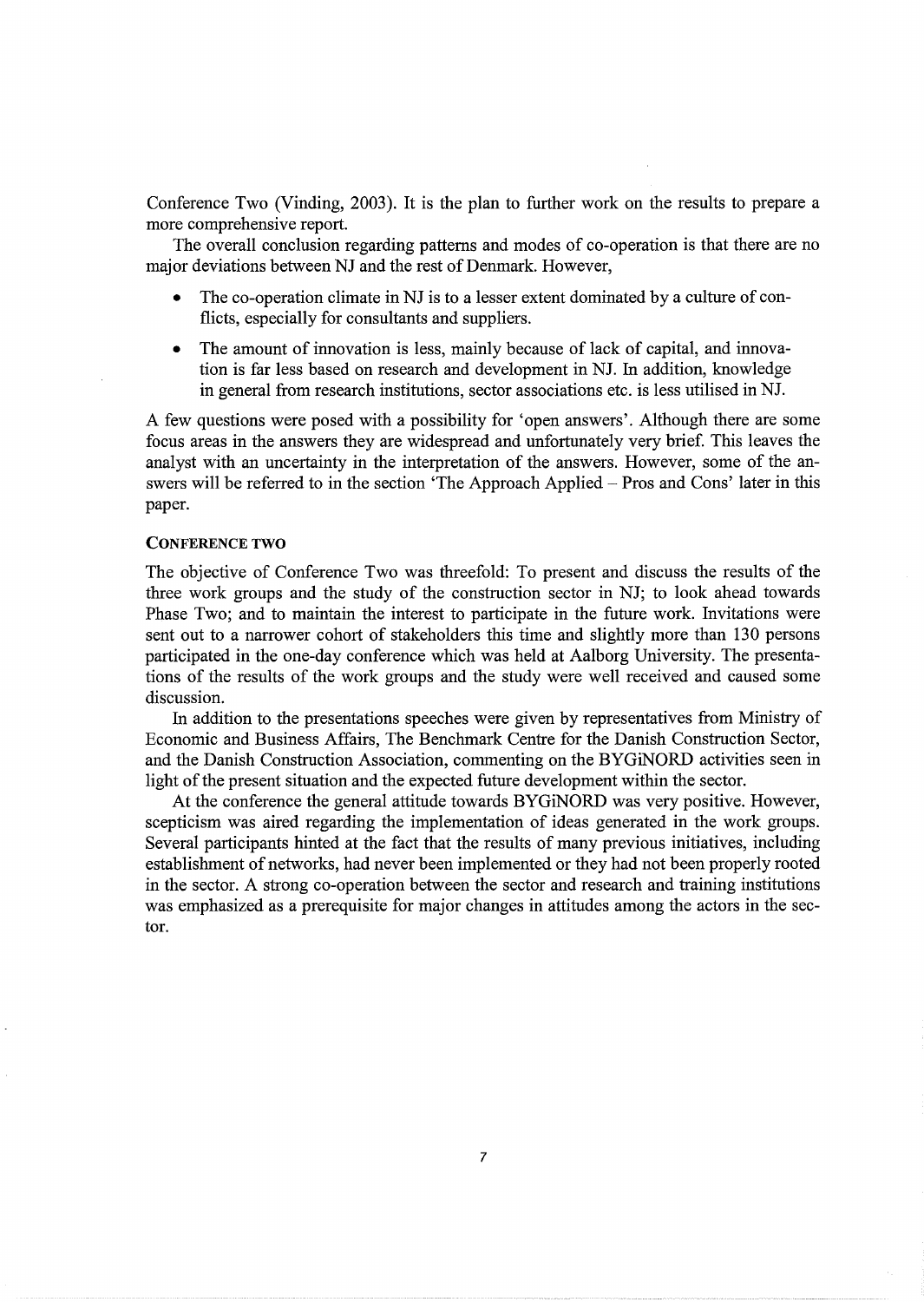

Figure 3: Outline for BYGiNORD Phase Two.

At the conference an outline for a new organization for the handling of future activities in BYGiNORD was presented (see figure 3). In order to create ownership to the activities it was proposed to form an Association for the Change Process in Construction in North Jutland. Table 3 shows the mission of the association.

Table 3. Mission of Association for the Change Process in Construction in North Jutland.

#### Mission:

- To further new modes of management and co-operation;
- to test and evaluate new practical models;
- to set focus on the users of buildings;
- to create more value and higher quality;
- to further a better and more agile construction process; and
- to make buildings less expensive.

#### The association will:

- Facilitate the testing of new ideas and new initiatives on demonstration projects;
- evaluate and disseminate results and experience gained; and
- participate in partnership arrangements regarding development and evaluation.

As the main purpose of Phase Two is to test elements of ideas generated during Phase One six construction projects were presented. All clients had agreed to let the projects form a basis for testing of ideas, although the ideas to be tested had not yet been specified in detail. Thus, the point of departure for the testing will be projects – not companies.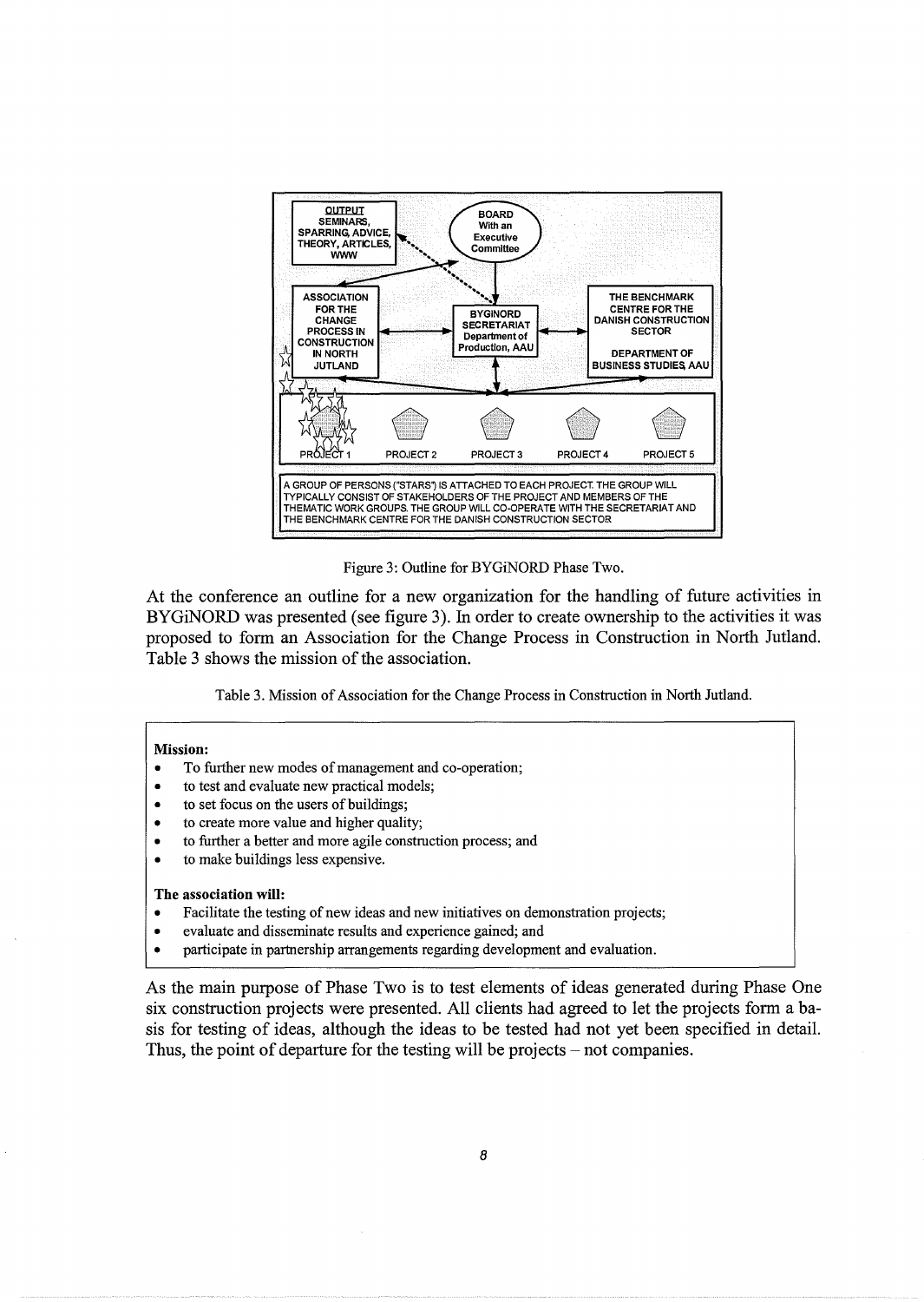#### PRODUCTS OF PHASE ONE

In addition to the two conferences the visible product of Phase One is the white paper and working papers prepared by the work groups.

The original concept of a 'scouts manual' was abandoned and reserved for Phase Two for at least four reasons: The TOR of the work groups were broad; the time frame was narrow; it was difficult to get a good grip of the object of the work: The construction process, as it is very complex - by some considered on the verge of chaos (e.g., Bertelsen 2002); and initially the work group members had different but firm perceptions of the process. Consequently, the white paper ended up comprising:

## Part 1.

- A description of the BYGiNORD initiative and its process during Phase One;
- summarized results of the study of the construction sector in NJ; and
- a short description of the major research and development initiatives within the Danish construction sector since 1991.

# Part 2.

• The working papers prepared by the three work groups.

## EVALUATION OF PHASE ONE

The Steering Committee decided to have an evaluation of Phase One carried out and to collect views on the future of BYGiNORD (Phase Two). The secretariat submitted questionnaires to all members of the three work groups. All questions offered a possibility for the respondent to apply a set of formulated options for answering (in some of the questions the respondents could mark off two options) as well as to add comments regarding the subject of the question. Unfortunately, the response rate was on the lower side, only  $37\%$ . Some argued that their participation in the work group activities made it impossible for them to answer the questions unbiased. Few comments were added to the questions.

In general the respondents expressed satisfaction with the course of Phase One. A few respondents felt that there had been some waste of time; this is possibly combined with the fact that several felt that the TOR had been rather loosely formulated. Others expressed that it had been a process with great creativity. 9 answered that they had preferred the work groups be managed more effectively while 5 persons would have preferred a more visible Steering Committee. 4 expressed that the support from the university should have been more while none was of the opinion that they could have been without university support. Only two out of29 had not yet read any part of the White Paper (two months after Conference Two). None responded that they found the white paper irrelevant.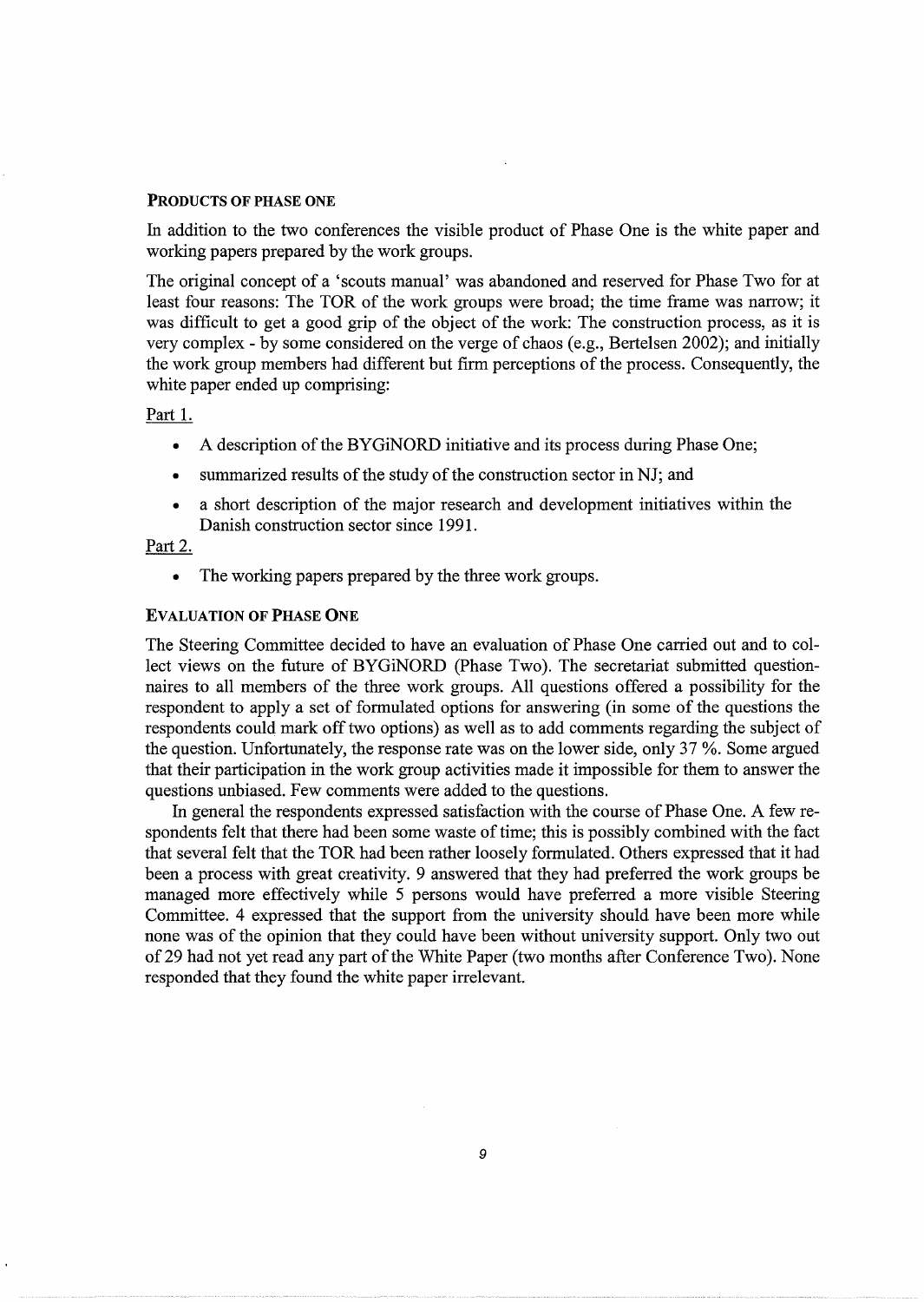

Figure 4: Response to the question: Do you expect to make use of the results documented in the White Paper or from future discussions in BYGiNORD?

Regarding the future the respondents were in general positive to the possibility for them to make use of the results documented in the white paper and the future discussions in Phase Two. Figure 4 shows the response.

The questionnaire also addressed the model for the future BYGiNORD. Figure 5 gives the opinion of the respondents. It is obvious that all respondents are in favour of a continuation of BYGiNORD in some way or another, not too far away from the model applied in Phase One.



Figure 5: Response to the question: Do you take an interest in a continuation of BYGiNORD?

#### PHASE ONE AND LEAN THINKING

The lodestar in Phase One has been to *minimise waste* in all aspects in the building process. The direct focus has been on how to secure an *optimal value for the client* and an appropriate organisational set-up. The work of Group One has encompassed the problem of identifying the most appropriate client and owner/administrator of public housing projects in order to maximise the *value for the users* of the housing facilities and to *minimise the resources spent*  in the process. Work Group Two focused on organisational matters for example partnering and the clarification of the *"softer" values for the client* like aesthetics, and the third work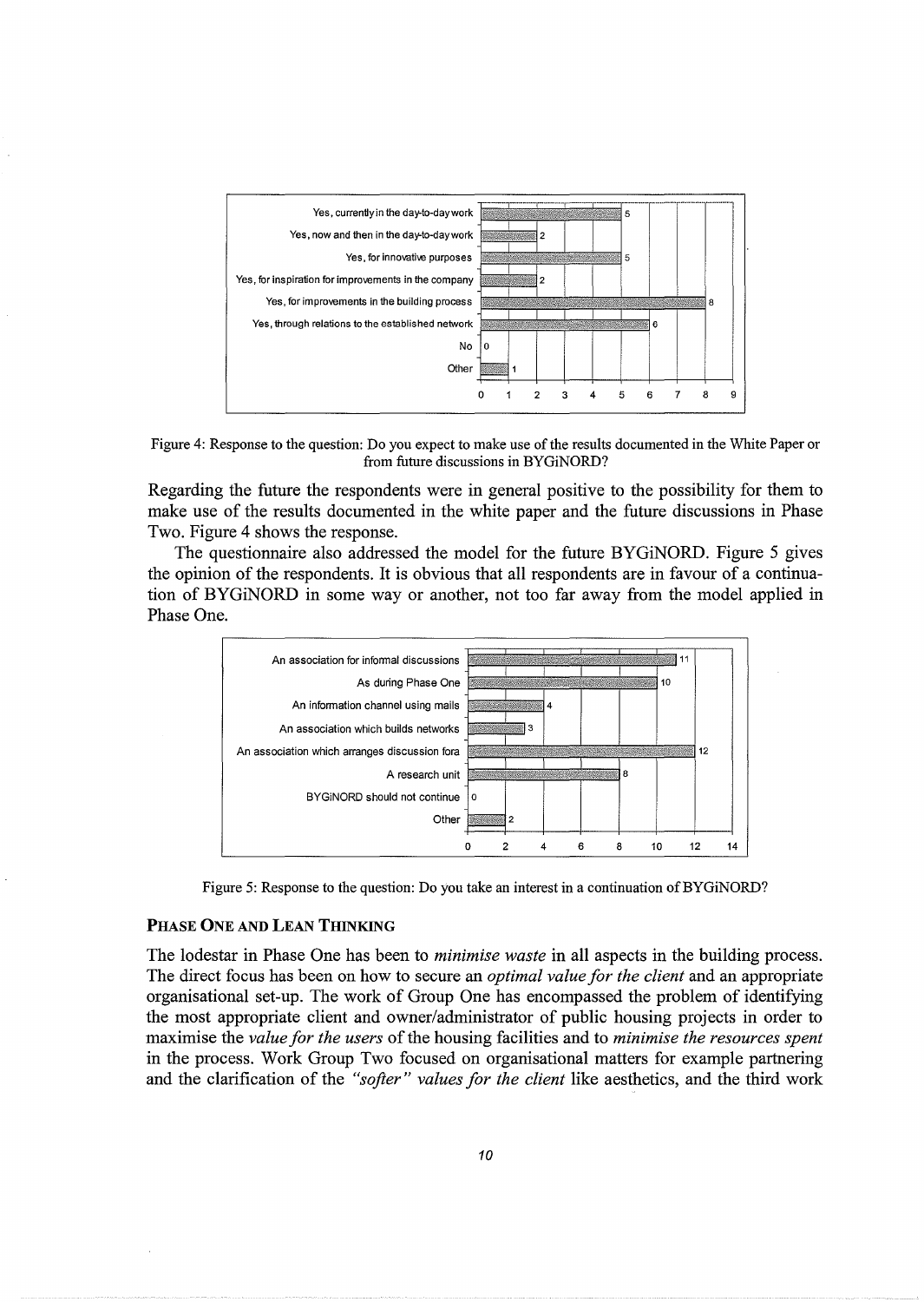group discussed more strategic organisational matters. The work of the last two groups had clear references to for example the *Last Planner System* and *the Seven Streams.* 

Thus, the activities in the work groups gave the participants an opportunity to linking more theoretical elements of Lean Thinking and Lean Construction to their daily work and their practical experience.

#### PRPARATION FOR PHASE TWO

Shortly after Conference Two the Steering Committee held its final meeting in which the Phase One process was briefly evaluated and a preliminary board and an executive committee for the new association were appointed. It was also decided to carry out the evaluation of Phase One as described above. The first task of the board is to draw a set of articles of the association. In parallel herewith contacts are maintained to the six construction projects and to relevant sources of funding for future activities.

### THE APPROACH APPLIED- PROS AND CONS

The initiative taken is the first of its kind in Denmark. Therefore, it has good meaning to discuss the approach and possibly propose recommendations for adjustments in Phase Two and in case of repetition in other areas. The discussion falls in four sections: The construction industry culture; the idea of regional learning as a basis of the approach; action learning as a learning methodology during the course of the initiative; and organisation.

#### CONSTRUCTION INDUSTRY CULTURE

Kuada and Gullestrup (1997) describe industry culture in this way:

"Industry culture may be seen as the dominant perceptions that are shared by most of the companies of the industry at a given time and enable the industry to function properly. At any given point of time in an industry's history there exists a set of unarticulated and semiarticulated constellation of forces (e.g. tacit practices, assumptions, habits and prejudices) that shape decisions within it as well as its development in general. These forces frequently override the prescriptions of rational economic calculations. This system of shared perceptions is assimilated to the point where it is often applied unconsciously and tends to produce standard behaviour patterns among the members of the industry at various levels of interaction".

The above combined with the fact that parts of the construction industry in Denmark are regarded very conservative (BEC 2003) and that the construction industry is considered one of the most tradition bound industries in general, it may seem optimistic to believe that the initiative could cause a generation of new ideas and an eagerness for trying out the ideas.

However, it turned out that the attitude of the persons in the work groups was characterized by high motivation; openness; willingness to formulate new ideas regarding the construction process; and eagerness for making them operational and for trying them out. In other words: They seem to have left their industry culture at home. There are signs at present that the Danish Construction Sector is becoming more dynamic and some members of the work groups express that this has encouraged them to actively participate in BYGiNORD.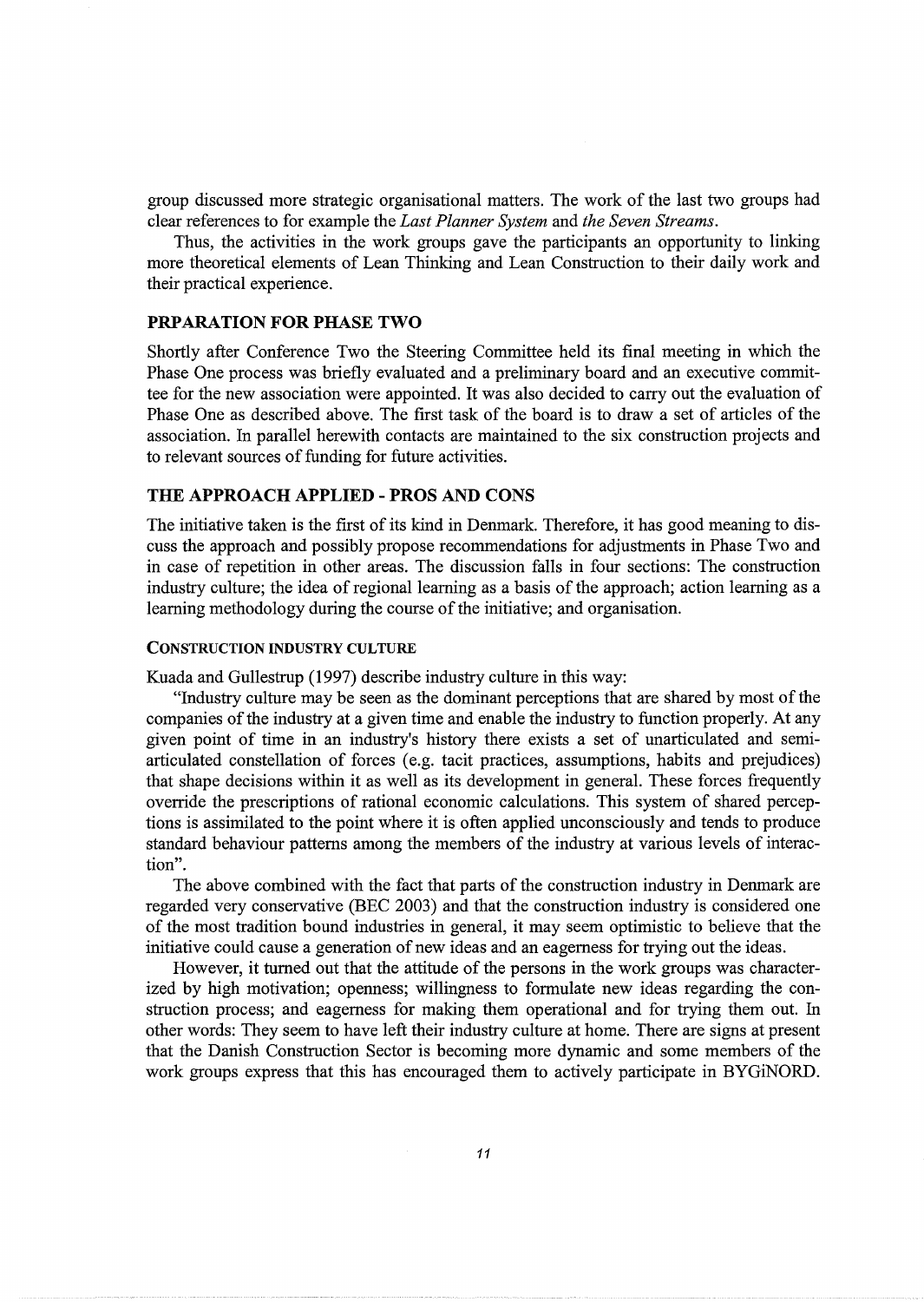However, the process chosen by the initiative seems to have facilitated their activities – the more modest would say that it has not been a barrier to the activities.

#### LEARNING REGION

The regional focus may give extra opportunities for learning and innovation. Literature has previously discussed this under the heading "Regional Learning" (Asheim 2001). Learning regions function as "collectors and repositories of knowledge and ideas and provide an underlying environment or infrastructure which facilitates the flow of knowledge, ideas and learning" (Florida 1995, p.527). Another issue is trust. "This issue refers to the willingness of one party to relate with another in the beliefs that common trust in a collaborative action will be beneficial rather than detrimental to each partner" (Lindgren and Gudmundsson 2003). A case study made on furniture manufacturers in Salling, a region just west of NJ, (Lorenzen 1998) reveals that "further, even entrepreneurs that are competing on products consider themselves as colleagues rather than competitors" and that "even non-locals (non-members of the guild) may be trusted, if they have 'the right chemistry'."

The construction sector in Denmark is characterised by a few larger and a large number of smaller companies. The larger ones have regional offices with a high level of autonomy. Thus, a regional focus is pertinent for all actors: Clients, consultants and contractors and a regional approach to learning is obvious. The *evaluation* of Phase One clearly supports the establishment of a regional association and networking. However, the more spontaneous, 'open answers' in the *study* of the construction sector in NJ, only in a few cases mention networking and a wish for regional innovation activities is not mentioned at all.

Regarding trust the 'open answers' frequently mention: Openness, co-operation, experience exchange groups, and similar, pointing into the direction that trust can be developed over time. Along this line Phase One showed open discussions in the work groups irrespective of the composition (clients, contractors, consultants, etc) of the groups. This may have been supported by the fact that many of the work group members already knew each other when BYGiNORD commenced its activities, and that the 'chemistry' of the members was well known when the work groups were formed.

In combination with the need to keep transportation time at a minimum the above indicates that NJ can act as a learning region within the construction sector in the future.

#### ACTON LEARNING

The participants in the work groups all play managing roles in their day-to-day work, so they were busy persons – either because the economic activity in their organisations was high – or because it was low, necessitating strong acquisition activities. In addition, they are daily 'trouble shooters'. Therefore, it will be difficult for such personnel to follow longer lasting courses at universities or other institutional programmes.

The approach to take the point of departure in actual projects looks promising and it has been proposed by some work group members. The phase of problem identification and formulation, based on previous experience and the opportunities which the project offers, may be facilitated by the mode of work in Phase One. As six projects have been proposed there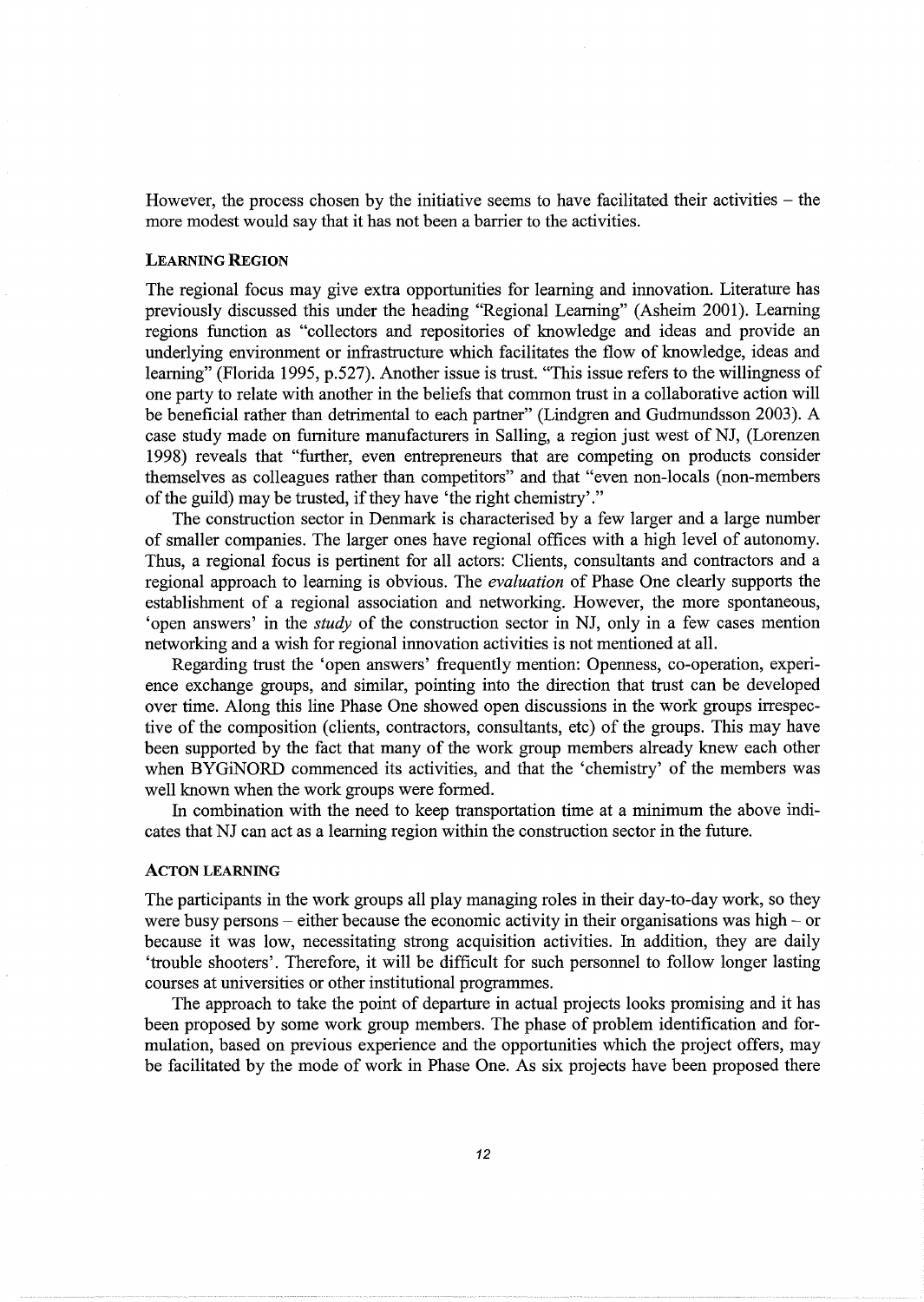should be so many problem areas to study that the work groups in Phase Two will be of limited size, maybe only three to five persons, built on a basis of trust, 'chemistry', and interest.

The above seems to support Action Learning which has been applied with success in the sector for example in the UK as described in (Powell 1999). "One of the concepts behind action learning is that the best way to learn is by trying out ideas in real life situations and learning from one's own experience and experiences of others one trusts".

#### **ORGANISATION**

The proposed organisation for Phase Two has not been questioned although it has been given considerable attention. The importance of ownership to such initiatives has been described in (Lindgren and Gudmundsson 2003) based on a case study of an inter-company knowledge development collaboration project which failed. The association could be an answer to the ownership issue and the executive committee and the secretariat to the issue of keeping momentum in the process. After Conference Two has followed a period with low visible momentum because of the evaluation of Phase One, the establishment of the board and the executive committee and formulation of articles for the association. In addition, funding has not yet been secured for the secretariat. The momentum will have to be increased shortly to maintain the interest of the stakeholders.

The university as a learning and research institution is mentioned only once in the more than 700 'open answers'. However, it is foreseen to play a major role as a facilitator through the secretariat. In addition, the research world is anticipated to be activated for facilitation of advice, monitoring and knowledge management (extended learning bank) as experienced in the UK (Powell 1999). The ideas tested in the projects will form basis for conference papers, journal articles, and adjustments to MSc programmes in engineering. Aalborg University has a member on the board and the executive committee and the secretariat will be established at the university. Thus, firm links between the future BYGiNORD and the university are in place.

## **CONCLUSION**

The BYGiNORD initiative has been planned and evaluated with the view to developing into a continuous undertaking in order to improve the efficiency and effectiveness of the construction sector. This paper has given a description of the process of the initiative which has been assessed to be a success so far. The initiative has managed to keep momentum for more than half a year and is entering a critical phase of transition into a Phase Two with new types of activities and an altered organisational set-up.

A foundation for the process in Phase Two has been laid. An appropriate organisation which can take ownership for the activities and show commitment has been agreed upon and is in the process of being established. The culture of the construction sector in NJ is not a specific barrier for the area to act as a learning region, and the mode of learning, action learning, will be applied in accordance with a proposal from the actors themselves.

The crucial questions for the future course of the BYGiNORD initiative are now:

Will it succeed in regaining momentum so fast that the activated hidden resources, out of whom some already have plans for their future learning activities,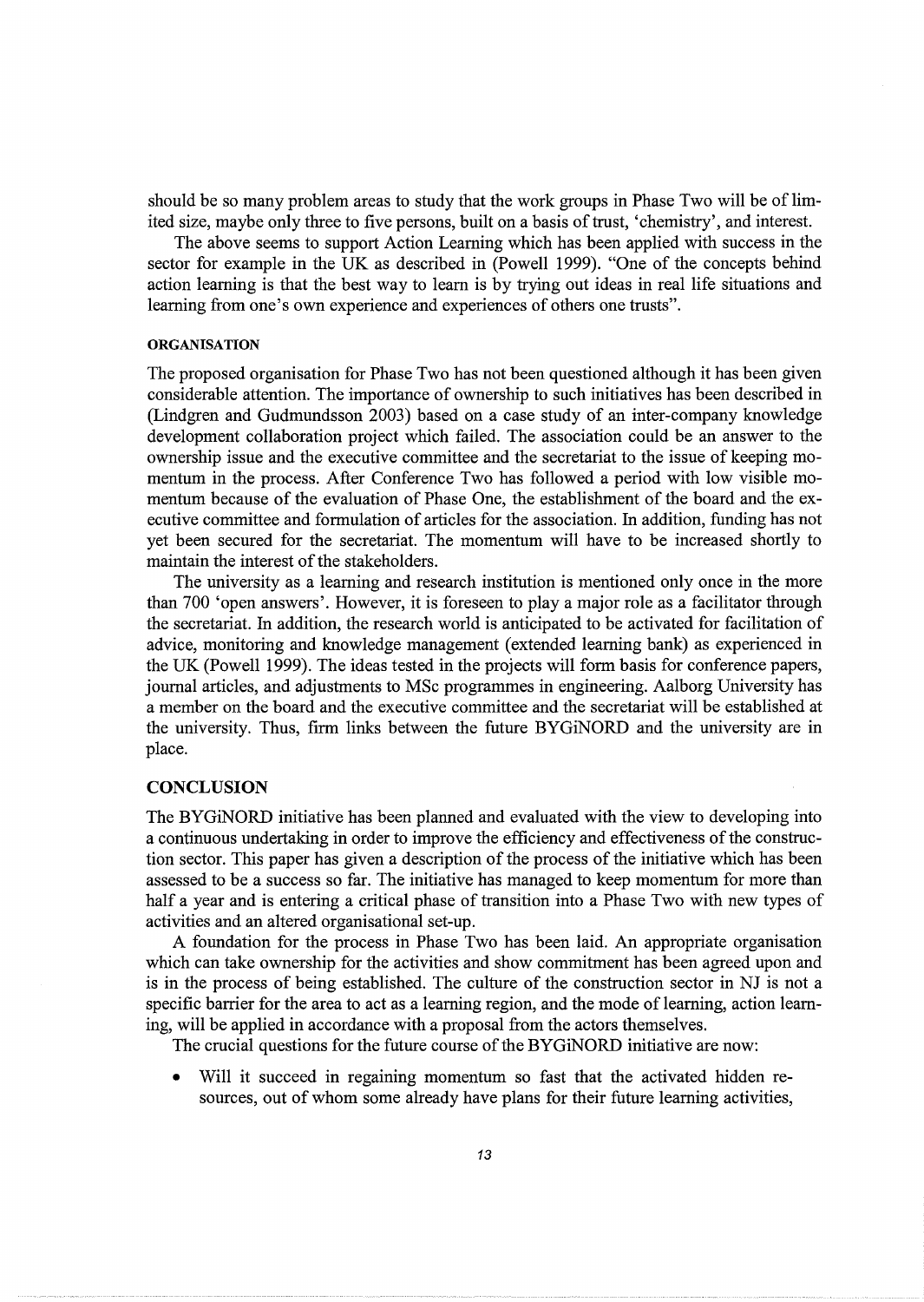will feel supported by BYGiNORD and thus maintain their interest and stay unhidden?

- Will the actors be able to maintain their independence from the culture of the construction industry or will their day-to-day endeavours leave little room for manoeuvring and make them return to traditional thinking?
- Will it be possible based on a mutual interest to further develop working relations between the construction industry in NJ and Aalborg University, in spite of the fact that hitherto it has been unusual for the construction industry in NJ to utilize university links in its efforts to develop itself?

# **REFERENCES**

- Asheim (2001). "Learning Regions as Development Coalitions: Partnerships as Governance in European Workfare States?" *Concepts and Transformation. International Journal of Action Research and Organizational Renewal,* 6, 73-101, 2001.
- BEC (2003). Homepage of the National Benchmark centre of the Danish Construction Industry. www.byggeevaluering.dk
- Bertelsen, S. (2002); "Bridging the Gaps- Towards a Comprehensive Understanding of Lean Construction". *Proceedings of the 10<sup>th</sup> annual conference of the International Group for Lean Construction,* Gramado, Brazil.
- BYGiNORD (2003). "Udkast til hvidbog" (in Danish only). English translation of title: "White Paper"
- DK (2003). The State Government as the Client. Ministry of Economic and Business Affairs, August 2003 (in Danish).
- Jysk Analyseinstitut A/S (2003). ''Nordjysk Byggetradition 2003" (in Danish only). English translation of title: Construction Tradition in North Jutland 2003. Tables and Open Answers from the study of the construction sector in North Jutland, 2003.
- Kuada, J. Gullestrup, H (1997). "Cultural Categories and Profiles. A Framework for Studying Individuals' Behavior in Organizations". *International Business Economics. Working*  Paper Series, no. 24 p. 16, Centre for International Studies, Aalborg University. (Available at http://www.business.aau.dk/ivo/publications/working/wp24.pdf)
- Lindgren, P and Gudmundsson, A (2003). "Ownership and Collaborative Product Development". *Proceedings of the EurOMAIPOMS Joint International Conference "One World? One View of OM?"* in Cernobbio Como, Italy.
- Lorenzen,M. (1998). "Information cost, learning, and trust. Lessons from co-operation and higher-order capabilities amongst geographically proximate firms". 2<sup>nd</sup>. Draft. Prepared fro the DRUID Summer Conference, Bornholm, Denmark1998. (Available at http://www.druid.dk/conferences/summer1998/conf-papers/lorenzen.pdf
- OECD (2002). OECD. STAN Database, OECD Labour Force Statistics 1981-2001. OECD Employment Outlook 2002.
- Powell, J. (1999). "Action Learning for Continuous Improvement and Enhanced Innovation in Construction". *Proceedings of the 7<sup>th</sup> annual conference of the International Group for Lean Construction,* University of California, Berkeley, California, USA.